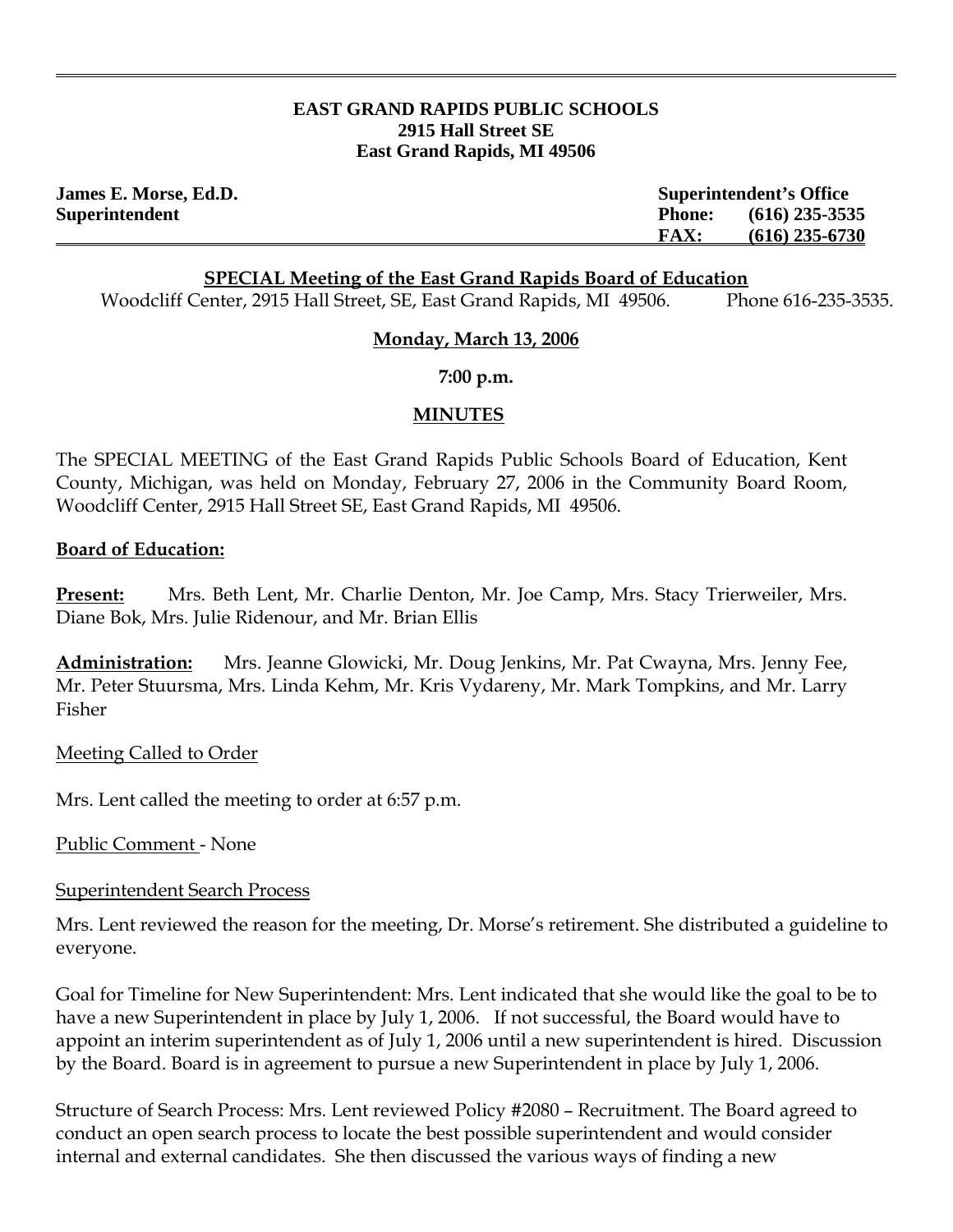Superintendent - conducting our own search and also possible use of a search consultant. To hire a consultant we would first request proposals from search firms. Proposals would identify how the firm would market the district and complete the search. Discussion by the Board of the benefits, learning opportunities and disadvantages of hiring a search firm. The Board is in agreement to request proposals from search firms.

Description and Criteria for New Superintendent: Policy #2070 describes what Superintendent qualifications should be and also what is expected of a Superintendent. #2070-R goes into greater detail. Board members feel that key groups should have input. Mrs. Lent indicated that The Board may consider a Community Forum asking for input from staff, community members, students, etc. The Board feels it would benefit from community input sooner rather than later in this process. The Policy Committee will look at clarifying discrepancies between policy and rules and make the changes prior to beginning. Mrs. Lent stated that rules are guidelines and the policy would take precedence.

Facilitation of Search Process: Mrs. Lent stated that per Board Policy, the Board President is able to appoint an advisory committee. Mrs. Lent appointed a temporary advisory committee to begin the search process. The committee will be comprised of Charlie Denton, Chair of Superintendent Search Committee and Brian Ellis and Stacy Trierweiler as members of this committee. This committee will issue a Request for Proposal and bring forth recommendations and requests to the full Board. The Board would like to have a recommendation of a search committee and approval prior to Spring Break. The Request for Proposal will be distributed to the full Board once it is completed.

# Any other matters that come before the Board - None

Adjournment

Mrs. Lent adjourned the meeting at 7:34 p.m.

Respectfully submitted,

Stacy L. Trierweiler, Secretary East Grand Rapids Board of Education

\* Minutes for this meeting will be available in the Superintendent's Office at 2915 Hall St. SE, East Grand Rapids, MI 49506. The phone number is 235-3535.

\*\* If you plan to attend and have a special need and require accommodation to attend this meeting, please contact Dr. James Morse at 235-3535.